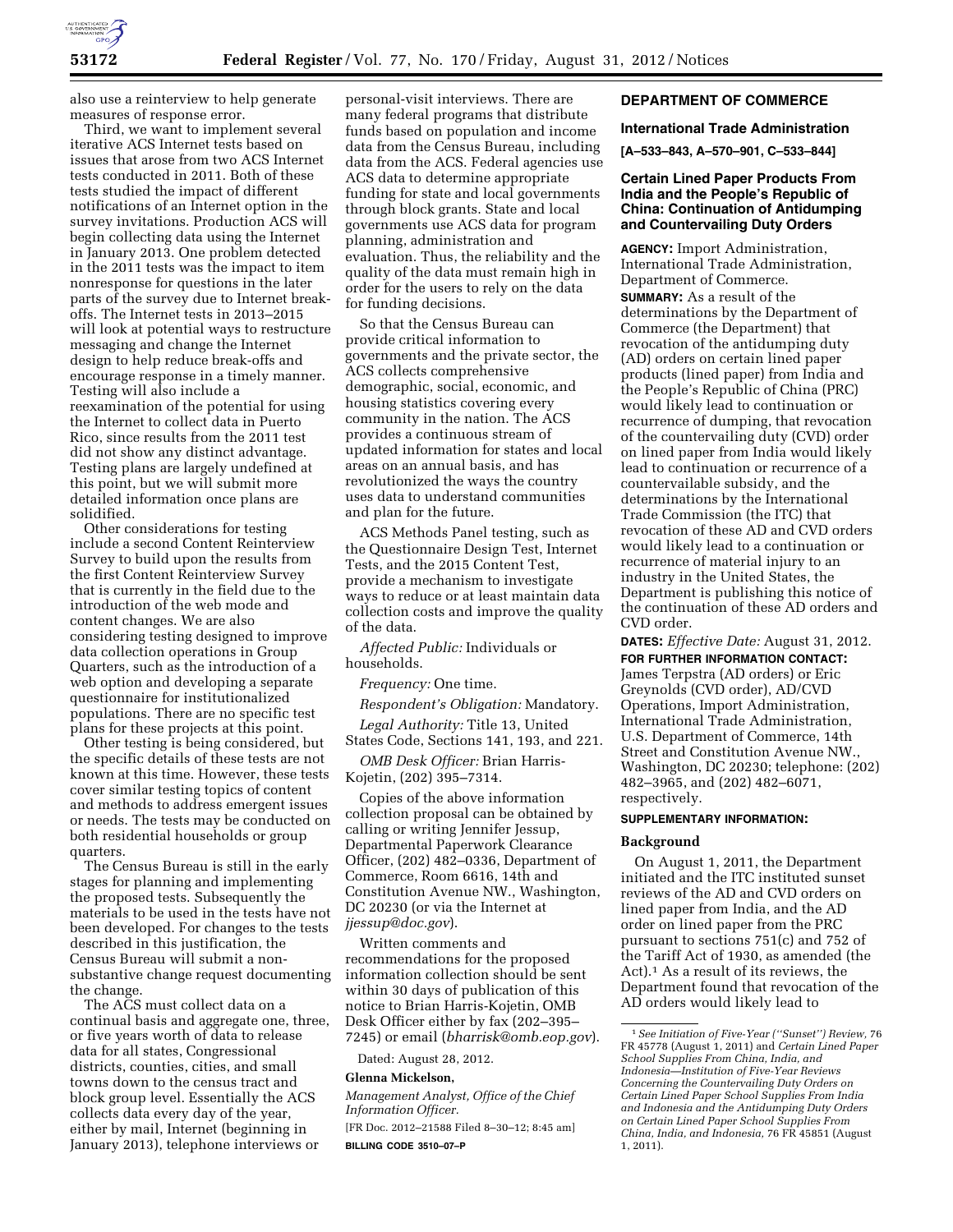continuation or recurrence of dumping and that revocation of the CVD order would likely lead to continuation or recurrence of a countervailable subsidy, and notified the ITC of the margins of dumping and the countervailable subsidy rates likely to prevail were the orders revoked.2

On August 24, 2012, the ITC published its determination, pursuant to section 751(c) of the Act, that revocation of the AD and CVD orders on lined paper from India and the PRC would be likely to lead to continuation or recurrence of material injury within a reasonably foreseeable time.3

### **Scope of the Orders**

The products covered by these AD and CVD orders include certain lined paper products, typically school supplies,<sup>4</sup> composed of or including paper that incorporates straight horizontal and/or vertical lines on ten or more paper sheets,<sup>5</sup> including but not limited to such products as single- and multi-subject notebooks, composition books, wireless notebooks, looseleaf or glued filler paper, graph paper, and laboratory notebooks, and with the smaller dimension of the paper measuring 6 inches to 15 inches (inclusive) and the larger dimension of the paper measuring 83⁄4 inches to 15 inches (inclusive). Page dimensions are measured size (not advertised, stated, or ''tear-out'' size), and are measured as they appear in the product (*i.e.,* stitched and folded pages in a notebook are measured by the size of the page as it appears in the notebook page, not the size of the unfolded paper). However, for measurement purposes, pages with tapered or rounded edges shall be

3*See Certain Lined Paper School Supplies From China, India, and Indonesia,* 77 FR 51570 (August 24, 2012). *See also Certain Lined Paper School Supplies from China, India, and Indonesia,* Inv. Nos. 701–TA–442–443 and 731–TA–1095–1097 (Review), USITC Publication 4344 (August 2012). With regard to the AD and CVD orders on lined paper from Indonesia, the ITC determined that the revocation of those orders would not be likely to lead to the continuation or recurrence of material injury to an industry in the United States.

4For purposes of this scope definition, the actual use or labeling of these products as school supplies or non-school supplies is not a defining characteristic.

5There shall be no minimum page requirement for looseleaf filler paper.

measured at their longest and widest points. Subject lined paper products may be loose, packaged or bound using any binding method (other than case bound through the inclusion of binders board, a spine strip, and cover wrap). Subject merchandise may or may not contain any combination of a front cover, a rear cover, and/or backing of any composition, regardless of the inclusion of images or graphics on the cover, backing, or paper. Subject merchandise is within the scope of these orders whether or not the lined paper and/or cover are hole punched, drilled, perforated, and/or reinforced. Subject merchandise may contain accessory or informational items including but not limited to pockets, tabs, dividers, closure devices, index cards, stencils, protractors, writing implements, reference materials such as mathematical tables, or printed items such as sticker sheets or miniature calendars, if such items are physically incorporated, included with, or attached to the product, cover and/or backing thereto.

Specifically excluded from the scope of these orders are:

Unlined copy machine paper;

• Writing pads with a backing (including but not limited to products commonly known as ''tablets,'' ''note pads," "legal pads," and "quadrille pads''), provided that they do not have a front cover (whether permanent or removable). This exclusion does not apply to such writing pads if they consist of hole-punched or drilled filler paper;

• Three-ring or multiple-ring binders, or notebook organizers incorporating such a ring binder provided that they do not include subject paper;

• Index cards;

• Printed books and other books that are case bound through the inclusion of binders board, a spine strip, and cover wrap;

- Newspapers:
- Pictures and photographs;

• Desk and wall calendars and organizers (including but not limited to such products generally known as ''office planners,'' ''time books,'' and ''appointment books'');

• Telephone logs;

• Address books;

• Columnar pads & tablets, with or without covers, primarily suited for the recording of written numerical business data;

• Lined business or office forms, including but not limited to: preprinted business forms, lined invoice pads and paper, mailing and address labels, manifests, and shipping log books;

• Lined continuous computer paper;

• Boxed or packaged writing stationery (including but not limited to products commonly known as ''fine business paper,'' ''parchment paper,'' and ''letterhead''), whether or not containing a lined header or decorative lines;

• Stenographic pads (steno pads), Gregg ruled,<sup>6</sup> measuring 6 inches by 9 inches;

Also excluded from the scope of these orders are the following trademarked products:

• FlyTM lined paper products: A notebook, notebook organizer, loose or glued note paper, with papers that are printed with infrared reflective inks and readable only by a FlyTM pen-top computer. The product must bear the valid trademark FlyTM.7

• ZwipesTM: A notebook or notebook organizer made with a blended polyolefin writing surface as the cover and pocket surfaces of the notebook, suitable for writing using a speciallydeveloped permanent marker and erase system (known as a Zwipes™ pen). This system allows the marker portion to mark the writing surface with a permanent ink. The eraser portion of the marker dispenses a solvent capable of solubilizing the permanent ink allowing the ink to be removed. The product must bear the valid trademark ZwipesTM.8

• FiveStar® AdvanceTM: A notebook or notebook organizer bound by a continuous spiral, or helical, wire and with plastic front and rear covers made of a blended polyolefin plastic material joined by 300 denier polyester, coated on the backside with PVC (poly vinyl chloride) coating, and extending the entire length of the spiral or helical wire. The polyolefin plastic covers are of specific thickness; front cover is 0.019 inches (within normal manufacturing tolerances) and rear cover is 0.028 inches (within normal manufacturing tolerances). Integral with the stitching that attaches the polyester spine covering, is captured both ends of a 1″ wide elastic fabric band. This band is located 23⁄8″ from the top of the front plastic cover and provides pen or pencil storage. Both ends of the spiral wire are cut and then bent backwards to overlap with the previous coil but specifically outside the coil diameter but inside the

<sup>2</sup>*See Final Results of Expedited Sunset Review of Antidumping Duty Orders: Lined Paper Products From India, Indonesia, and the People's Republic of China,* 76 FR 76123 (December 6, 2011) (*Expedited Sunset*). In *Expedited Sunset,* the Department incorrectly noted the case number for the AD order on lined paper from the PRC as ''A– 579–901.'' The correct AD case number is ''A–570– 901.'' *See also Final Results of Expedited Sunset Review of Countervailing Duty Order: Certain Lined Paper Products From India,* 76 FR 76147 (December 6, 2011).

<sup>6</sup> ''Gregg ruling'' consists of a single- or doublemargin vertical ruling line down the center of the page. For a six-inch by nine-inch stenographic pad, the ruling would be located approximately three inches from the left of the book.

<sup>7</sup>Products found to be bearing an invalidly licensed or used trademark are not excluded from the scope.

<sup>8</sup>Products found to be bearing an invalidly licensed or used trademark are not excluded from the scope.